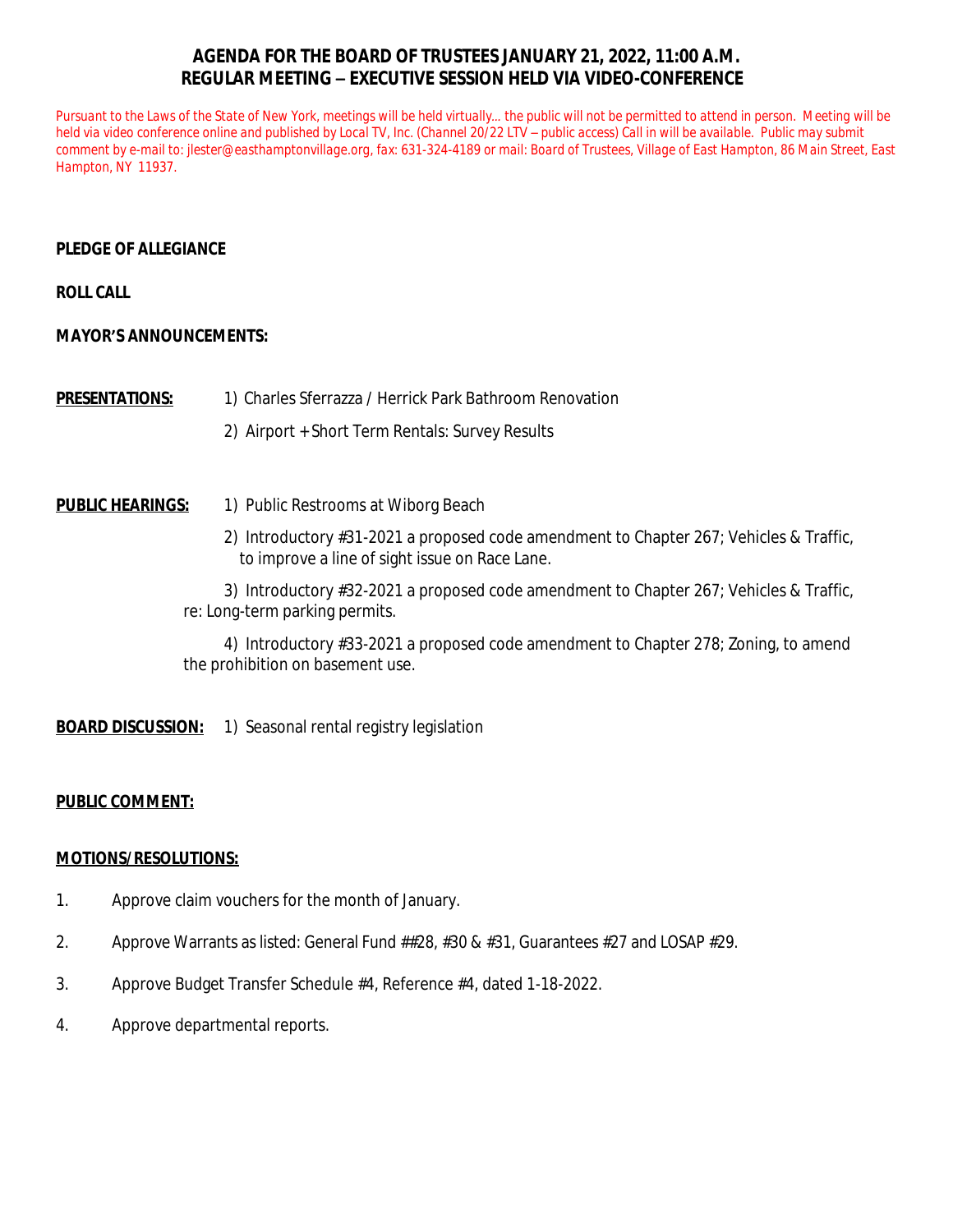- 5. Approve minutes from meetings held on November  $4<sup>th</sup>$  &  $19<sup>th</sup>$  of 2021.
- 6. Adopt Resolution #01-2022, to approve the \$143,606.35 payout for Detective Bryan Eldridge's accumulated time, payable to Rachelle M. Eldridge, as per January 5<sup>th</sup> memo from Police Chief Tracey.
- 7. Notice to bidders for the providing and planting of flowers in 37 hanging planters supplied by the Dept of Public Works.
- 8. Approve DPW Superintendent Collin's request to seek an agreement with the Town of East Hampton to provide street light maintenance.
- 9. Adopt Resolution #02-2022 to appoint members to the Historic Preservation Committee: Kevin O'Sullivan, Georgia DeHavenon & Adrienne Possillico and Frank Newbold and Larry Kane as Co-Chairs.
- 10. Deem surplus and approve the disposal/on-line auction sale of the following items: from Police Dept one Kyocera Copier, ID#1741 (beyond repair, to be disposed) and from Beach – 2013 Yamaha ATV, not working - to be sold on online auction *(please refer to memos from Chief Tracey & D. Smith)*
- 11. Approve agreement with Penflex, Inc, for the administration of the Volunteer Firefighter Service Award Program for the 2021 Service Year (January 1, 2021 – December 31, 2021)
- 12. Adopt Resolution #03 of 2022, to employ Robert Greene as a Full-time Police Officer, effective January 31, 2022, at the salary of \$131,553.55, Step 5 (please refer to Chief Tracey's January 13th memo)

13. Adopt Resolution #04-2022, to approve the promotion of Officer Christopher Hansen to rank of Detective III, at an annual salary of \$142,095.08, effective January 31, 2022.

- 14. Adopt Resolution #05 of 2022; to accept new Fire Dept. members: Simon Clarke of Engine Co#2, Dafne Barrios of Hose C.#3, Paul Osei of Engine Co#5 and Robert Anthony of Fire Police Co#6 *(please refer to January 9th letter from Chief Turza)*
- 15. Adopt Resolution #06 of 2022, to accept status change to inactive exempt for listed Fire Dept. members (as per Chief Turza's Jan. 6<sup>th</sup> memo): John Kenneth Wessberg, effective 12/13/21 Robert Mott, effective 11/29/21 Davis Zeledon, effective 0/22/22
- 16. Adopt Resolution #07 of 2022; to accept new members of the Ambulance Association: Dafne Barrios, Nicolas Ciro and Adriana Guichay (please refer to January 12th memo from Ambulance Chief Grabowski)
- 17. Notice to bidders for the lease of Sea Spray Cottage Unit #1, with the bid opening to be held Tuesday, February 15, 2022 at 2:00 pm.
- 18. Adopt as LOCAL LAW NO. ONE of 2022 Introductory #31-2021 amending Chapter 267; Vehicles & Traffic, parking restrictions, to improve a line of sight issue on Race Lane.
- 19. Adopt as LOCAL LAW NO. TWO of 2022 Introductory #32-2021 amending Chapter 267; Vehicles & Traffic, to make Long Term Parking Permits available to residents of the Town of East Hampton.